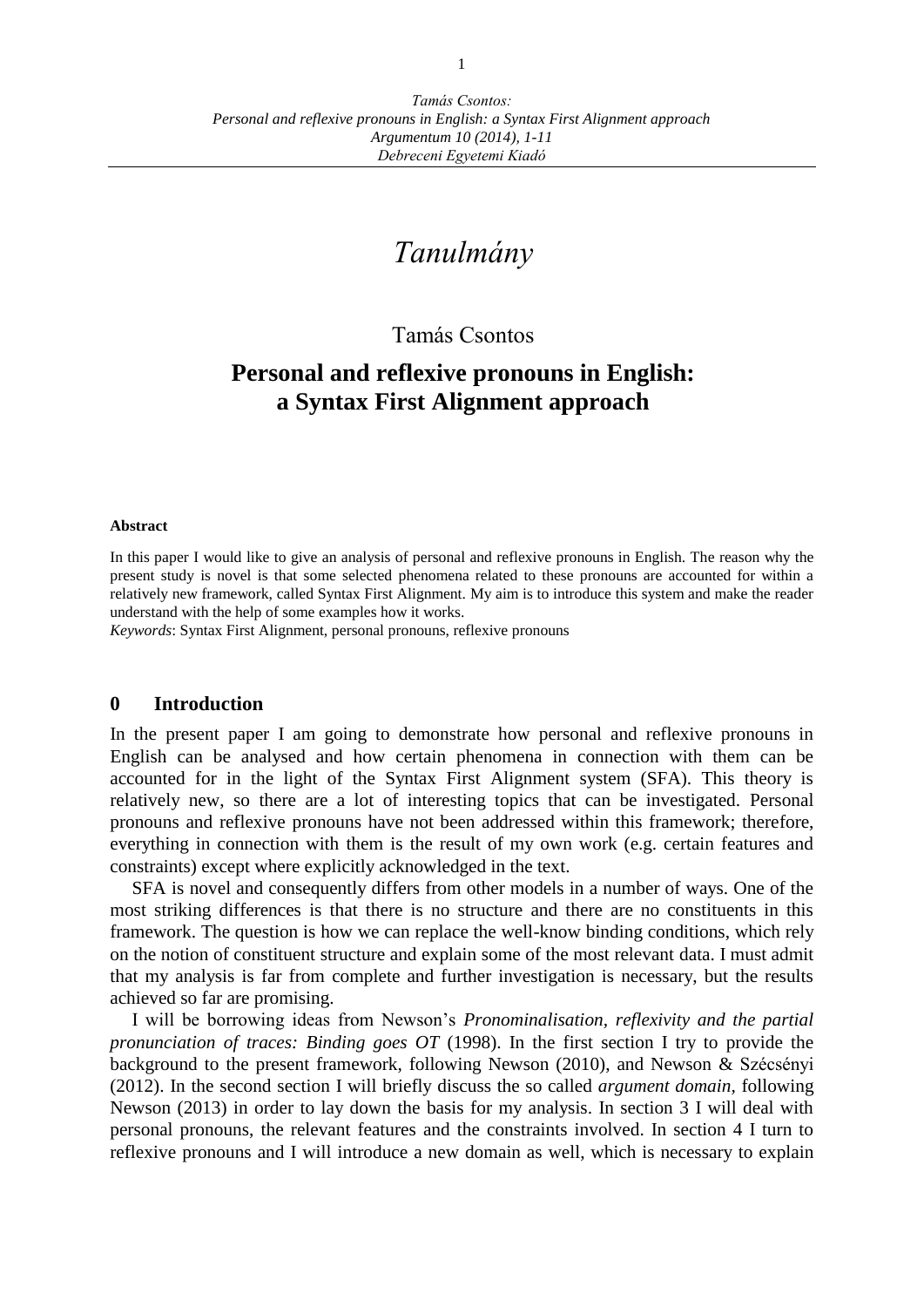some basic observations. In the final section of the paper I am going to demonstrate how my analysis can account for more complex structures.

#### **1 Theoretical background to Syntax First Alignment**

Syntax First Alignment is based on Alignment Syntax (Newson 2004), which is a restricted Optimality Theoretic grammar. The similarities between the Syntax First Alignment system and Optimality Theory include the assumption about constraint interaction. Universal Grammar is a set of conflicting constraints and individual languages can decide which constraints they rank higher and which one they rank lower.

However, as opposed to Optimality Theory, in SFA there are only two types of constraints: alignment and faithfulness constraints. The alignment constraints determine the position of target elements with respect to hosts, which can be a single element or sets of elements, called domains, taken from the input. Domains consist of elements which share some property determined by the input. For example, all the elements which are related to a particular root predicate may constitute a domain (the predicate domain). Domains are not necessarily continuous strings, as they may be interspersed by members of other domains.

GEN imposes linear orderings on the input elements. These orderings constitute the candidate set which is evaluated by the alignment and faithfulness constraints. It is important to highlight a difference between OT and SFA. In the latter it is assumed that syntactic expressions are not structured: the input elements are just linearly ordered. Also, the candidate set will always be finite, because GEN is not allowed to add any element which is not present in the input to a candidate. On the other hand, there may be input elements which are absent from the output. However, this would violate a faithfulness constraint. Vocabulary insertion takes place only after the optimal ordering of the input elements are determined.

These assumptions are summarized in the following diagram:

#### input → GEN → candidate set → EVAL → optimal candidate → vocabulary insertion

There are some points which need to be discussed in details: the input elements, the types of alignment constraints and the principles which restrict vocabulary insertion. According to Newson (2012), input elements are taken from a universal stock of basic units, which are referred to as Conceptual Units (CUs). These come in two types: a syntactically homogenous set of roots and a heterogeneous set of functional units (FCUs), such as tense and aspect. Roots represent descriptive semantic content; while, functional units carry more functional content. The former set is extendable via combination of a basic set of CUs and most root CUs are made up of such combinations. Root CUs make up what are traditionally called nouns, adjectives and verbs depending on where they are positioned in an expression. For instance, a root aligned to a determiner will be realised as a noun (Newson, 2010). FCUs on the other hand are limited in number. These relate to what Distributed Morphology refers to as f-morphemes (Harley & Noyer 1998). Newson (2012) adds that "dependency relationships are also stated in the input, for example relating a particular tense to a particular root". As the input carries all the information necessary for the interpretation of expressions, it is the input which feeds into the interpretative component.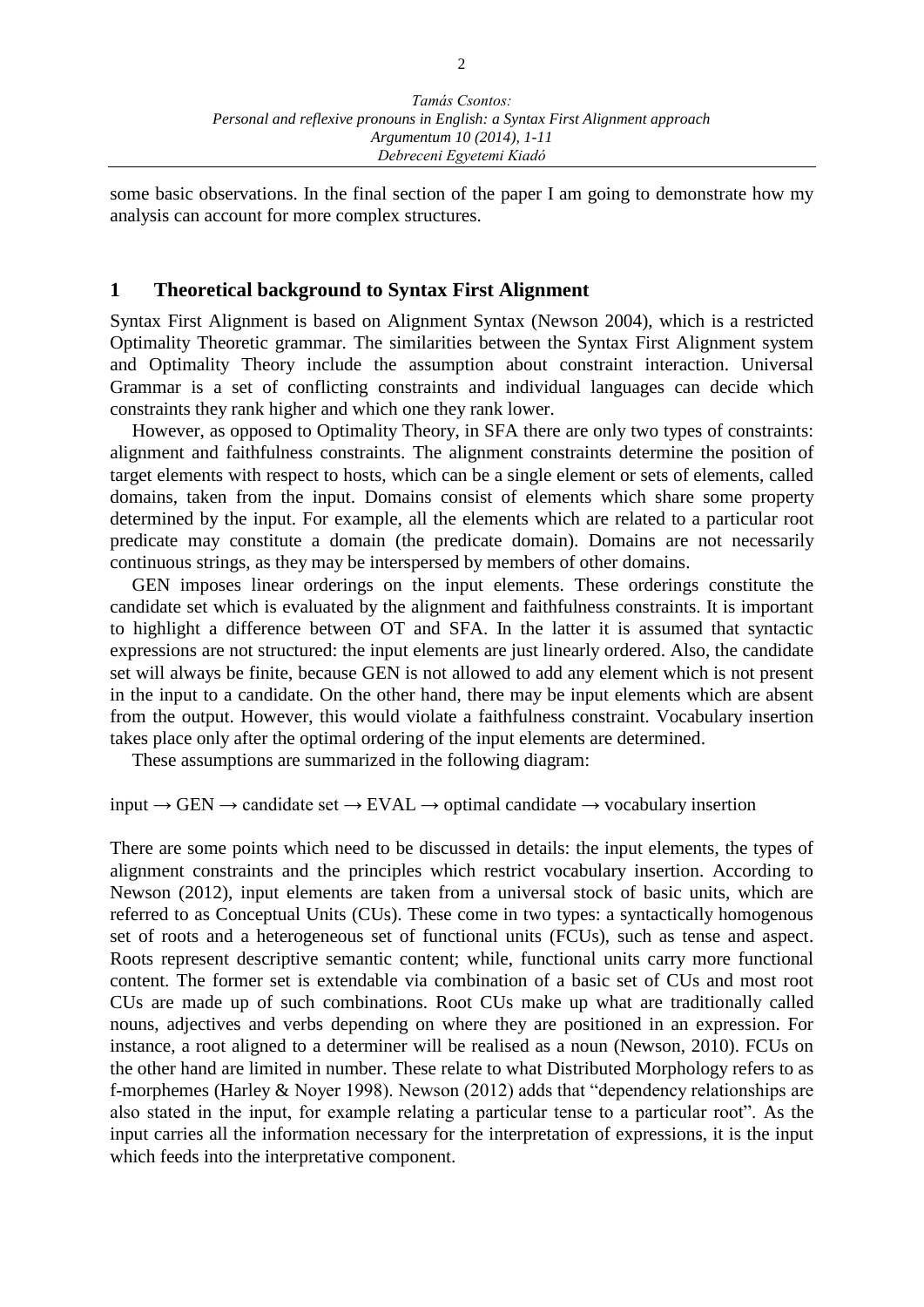Alignment constraints evaluate the candidates in terms of the linear order and adjacency relations holding between specific input CUs. There are three basic relationships: precedence, subsequence and adjacency.

| $xPy$ 'x precedes y'                | violated by yx order                                   |
|-------------------------------------|--------------------------------------------------------|
| $xFy$ 'x follows $y'$               | violated by xy order                                   |
| $xAy$ 'x adjacent to y'             | violated by every CU which intercedes between x and y  |
| $xPDy$ 'x precedes domain y'        | violated by every member of domain y which precedes x  |
| $xFDy$ 'x follows domain y'         | violated by every member of domain y which follows x   |
| $xAD_y$ 'x is adjacent to domain y' | violated if x does not appear at the edges of domain y |

The constraints **xPy**, **xFy** and **xAD<sup>y</sup>** are non-gradient, while the others are gradient constraints. In addition to the above, there are also anti-alignment constraints with respect to a domain. For example,  $x*PD_y$  says that x cannot precede domain  $y<sup>1</sup>$ . Consequently, this anti-alignment constraint is violated if x precedes all the members of domain y. The combination of an antiprecedence and a precedence constraint can give rise to a second position phenomena, e.g. the verbal root is the second element of the *argument domain* (defined in the next section) in English. Let us assume the members of D<sup>y</sup> are *x, y* and *z.*

|                            | $x*PD_y$ | XPD <sub>y</sub> |
|----------------------------|----------|------------------|
| x y z                      | $*(1)$   |                  |
| $\rightarrow$ $\gamma$ x z |          | $\ast$           |
| y z x                      |          | $**$ $($         |

 $\overline{a}$ 

Lastly, SFA assumes late lexical insertion. As we have already seen, the basic idea is that the syntax manipulates abstract conceptual units (and not lexical elements) which will be spelled out by phonological exponents from the vocabulary on a 'best fit' basis, as there is no guarantee that there is an exact match. There are two principles which determine which is the best fitting vocabulary item in case there is no exact match: the Superset Principle and the principle of Minimal Vocabulary Access. The former says that the best fitting match for a sequence of features is that vocabulary item which is associated with all the features which can be found in that sequence and it does not matter if that vocabulary item contains further features as well which are not present in that sequence. For example, let us assume that the sequence which has to be spelled out is  $\langle x, y, z \rangle$  and the candidates that can possibly spell it out are  $\langle x, y \rangle$ ,  $\langle x, y, z, w \rangle \langle x, y, w \rangle$ . According to the Superset Principle, the best fitting match will be  $\langle x, y, z, w \rangle$  (although it is associated with an extra  $\langle w \rangle$  feature), because it contains all the features of the sequence  $\langle x,y,z \rangle$ . It is also a basic condition that only contiguous sequences can be spelled out by a single vocabulary item. It is also assumed that vocabulary insertion is 'root centric', which means that the process starts with RCUs, spelling these out with those contiguous FCUs that the vocabulary entry allows for. Remaining FCUs are spelled out separately.

The principle of Minimal Vocabulary Access, limits the number of vocabulary items used for spelling out a sequence of features: the more features a vocabulary item can spell out, the better. Thus, the process of vocabulary insertion will proceed by spelling out RCUs with as

<sup>1</sup> Similarly, the constraint x\*FDy would say that x cannot follow domain y.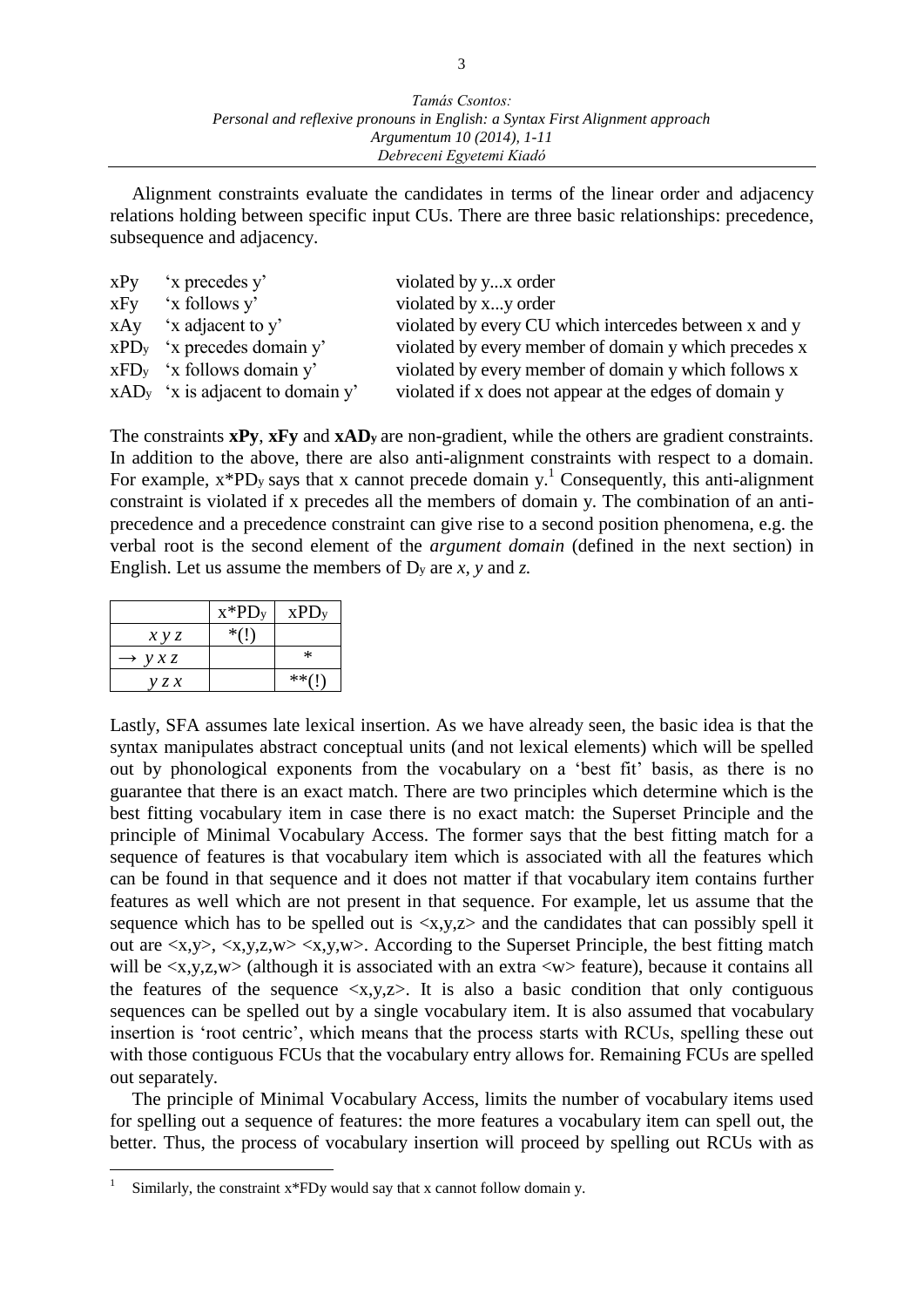many contiguous FCUs as there is provision for in the vocabulary. Any FCUs that remain will have to be spelled out independently of the root, either individually or, if possible, in as big a contiguous group as possible.

#### **2 The argument domain**

In his paper Newson (2013) claims that

(1) "arguments are related to event structure by specific relating elements; these relators differ in terms of which argument they associate to which bit of the event structure. Complex events can be made up of a number of sub-events arranged in a sequence such that one sub-event precedes another. For example, a causing sub-event precedes the resulting sub-event. We will refer to the argument related to the first sub-event to which an argument is related as argument 1 and that to the next as argument 2, etc. This means that in a transitive verb the argument related to first sub-event is argument 1 and that related to the following sub-event is argument 2."

It is assumed that there is an argument feature (conceptual unit)  $-$  [arg1], [arg2] or [arg3]  $$ which is associated with a nominal root in the input. I will refer to the domain that consists of the argument features that are associated with a single predicate (verbal root) as the *argument domain* (**DA**). We want the first argument to precede the second argument and the second argument to precede the third argument. This can be achieved by the following constraints:

(2)  $[\arg 1] PDA^2 > [\arg 2] PDA > [\arg 3] PDA$ 

The first constraint, for example, is violated by every member of the argument domain which precedes [arg1]. The nominal root which the argument feature is associated with in the input must be adjacent to this argument feature and precedes it. The constraints which play a role here are  $\sqrt{P}$  *[arg]* and  $\sqrt{A}$  *[arg]*. The latter is violated by every member of the predicate domain which is between the nominal root and the argument feature. In order to demonstrate how these constraints yield the desired result, let us take a look at a concrete example. The input elements for the sentence *John hit Bill* are listed in (3).

(3)  $\sqrt{\text{JOHN}}$ , [arg1],  $\sqrt{\text{BILL}}$ , [arg2],  $\sqrt{\text{HIT}}$ 

 $\overline{a}$ 

The nominal root *John* is associated with [arg1], because this root is related to the first subevent (somebody doing the hitting). *Bill* on the other hand is associated with [arg2], as it is related to the second sub-event (somebody being hit). The candidates and the relevant constraints can be seen in (4):

<sup>2</sup> Since [arg1] is member of DA, it seems that the constraint *[arg1]PDA* requires [arg1] to precede itself, which is problematic. From an optimality perspective this would not pose a threat to our model, because within this framework constraints can be violated and a certain string of elements can still be the winning candidate even if it violates some constraints. But note that *[arg1]PDA* simply demands (by definition) that no member of the argument domain is allowed to precede [arg1]. Thus, this constraint will be fully satisfied.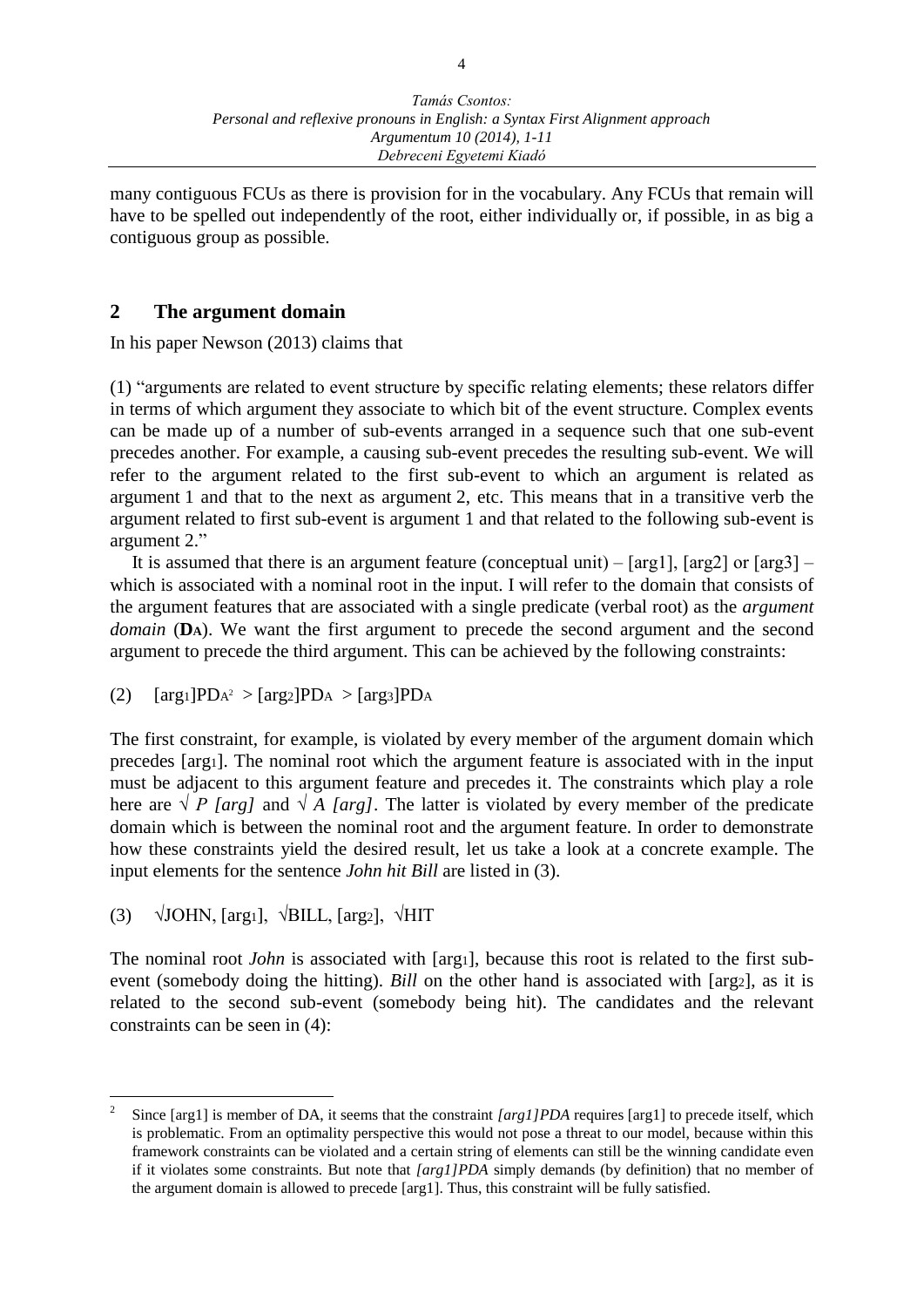| Tamás Csontos:                                                                |
|-------------------------------------------------------------------------------|
| Personal and reflexive pronouns in English: a Syntax First Alignment approach |
| Argumentum 10 (2014), 1-11                                                    |
| Debreceni Egyetemi Kiadó                                                      |

(4) [arg1]PDA [arg2]PDA *√P[arg*] *√A[arg*] a)  $\sqrt{\text{BILL}}$ [arg1]  $\sqrt{\text{HIT}}$   $\sqrt{\text{JOHN}}$ [arg2] Bill hit John  $*(!)$  \*\*\*  $\rightarrow$ b)  $\sqrt{\text{JOHN}}$ [arg1]  $\sqrt{\text{HIT}}$   $\sqrt{\text{BILL}}$ [arg2] John hit Bill \*

(4a) is ruled out, because  $\sqrt{\text{JOHN}}$  does not precede [arg1] – the feature it is associated with. Moreover,  $\sqrt{\text{JOHN}}$  and  $\sqrt{\text{BILL}}$  are not adjacent to the associated argument features either, violating *√ A [arg].*

Under normal circumstances the argument feature and the nominal root get spelled out together; however, as we will see in the next sections they can be separated and consequently they can be spelled out independently. The first argument precedes the verbal root, while the second and the third argument generally follow it. In other words, as Newson (2013) says, the verbal root is positioned after the first element of the argument domain. Two constraints are responsible for this phenomenon. The first one is an anti-alignment constraint that says the verbal root must not precede the argument domain; the second one, on the other hand, requires the verbal root to precede the argument domain. The first is ranked higher than the second:  $\sqrt{\text{*}PDA}$  >  $\sqrt{PDA}$ . The effects of the inflection domain do not concern us here. For a detailed discussion see Newson (2013).

#### **3 Personal pronouns**

The issue of anaphors and pronominals has been addressed by different theories. In 1981 Chomsky introduced Government and Binding Theory, which consists of three essential principles. According to the first principle (Principle A), an anaphor must be bound (*ccommanded* and *coindexed*) in its governing category. The second principle (Principle B) states that a pronominal must be free in its governing category. The third principle (Principle C) says that an R-expression must be free everywhere. Later these principles were revised many times, for example by Tanya Reinhart & Eric Reuland (1993). In section 3 and 4 I show that no such principles or conditions are necessary in SFA, which denies the existence of constituent structure. Therefore, I account for the behaviour of pronominals and anaphors (and R-expressions) without making use of the notions of c-command, indices and governing categories.

As has been mentioned above, the argument feature and the associated nominal root can be separated and thus be lexicalized by two different vocabulary items. According to Nagy (forthcoming), this is what happens in outputs that involve left dislocation. She says that the resumptive pronoun in these constructions spells out an argument conceptual unit, while the nominal root which is associated with it will be syntactically separated – bearing the feature [new] and, as such, it must precede the predicate domain, which is made up of the verbal root and all the arguments which are related to it. Thus, in the following sentence, for instance, *him*  spells out [arg2], which lacks root content, while *women* lexicalizes the nominal root which is associated with it.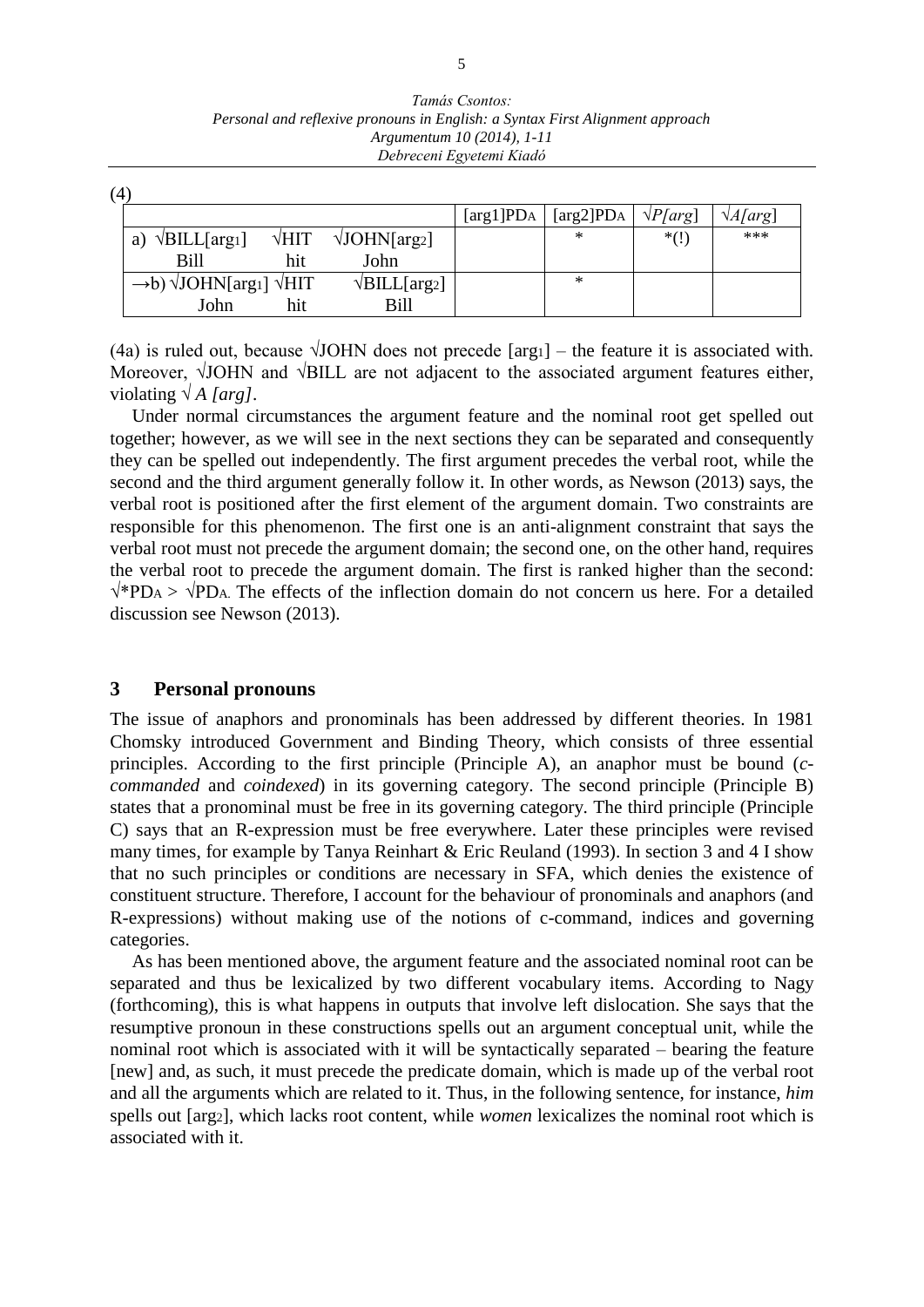|  | (5) $\sqrt{\text{SAM}}$ $\sqrt{\text{WOMEN}}$ [arg1] $\sqrt{\text{LOVE}}$ |      | $\lceil \arg_2 \rceil$ |
|--|---------------------------------------------------------------------------|------|------------------------|
|  | Sam women                                                                 | love | him                    |

I am going to adopt a similar view and incorporate it into my analysis. When Newson (1998) discusses personal pronouns, he claims that "the input element which gets pronounced as a pronoun is not itself a fully specified NP. Clearly, the full features of this element are recoverable only from the discourse and as such all that sits in the input is some pointer to some element in the discourse. Let us refer to this 'pointer' as a *discourse marker* and let us further assume that this element is in the input." He adds that discourse markers may be specified for grammatical features (i.e. person, number and gender) and they can also be recovered from the discourse.

I assume that there is a δ feature (*for discourse marker*) in our input too. It must precede and be adjacent to the argument feature which is associated with it. The relevant constraint is *δ P/A [arg]*. In addition, person, number and gender features must be part of the input too.<sup>3</sup> For the sake of simplicity, I will refer to these grammatical features as φ features. Needless to say, these features must be as close to the discourse marker as possible. At this point it seems irrelevant whether they precede or follow  $\delta$ . I propose the following vocabulary entry, for instance, for *him:* 

(6) him ↔ δ [arg2] [-1][-2][-pl] [+masc]<sup>4</sup>

 $\overline{a}$ 

Note that there is no contradiction between this assumption and the hypothesis that resumptive pronouns spell out only the argument feature (see above). This does not pose any problems to our theory, because according to the Superset Principle, the best fitting match for a sequence of features is that vocabulary item which is associated with all the features that can be found in that sequence. Also it does not matter if that vocabulary item contains further features as well which are not present in that sequence. So, the vocabulary items in (7), for example, can spell out the following features:

(7)  $\sqrt{\text{JOHN}}\text{[arg1]}$   $\sqrt{\text{HIT}}$   $\delta \text{[arg2]}[-1]\text{[-2]}[-\text{pl}]\text{[+masc]}$ John hit him

In this particular example the argument which is related to the first sub-event is [arg1], the argument which is related to the second sub-event is [arg2]. The order of these elements is determined by the constraints [arg1]PD<sup>A</sup> and [arg2]PDA . [arg1] is associated with the nominal root *John*, while [arg2] is associated with the discourse marker. The relevant constraints are *δP/A[arg]* and *√P/A[arg*], respectively. In table (8) we can see why (a) is the winning candidate.

<sup>3</sup> I am grateful for this helpful comment of the audience of the Research Seminar of ELTE's PhD in English Linguistics Programme.

<sup>&</sup>lt;sup>4</sup> Obviously, the distribution of case is an important factor and requires further research in Alignment Syntax. For the time being, I assume that [arg1] is responsible for nominative case, while [arg2] and [arg3] for accusative case. This hypothesis however may be reanalysed after thorough investigation.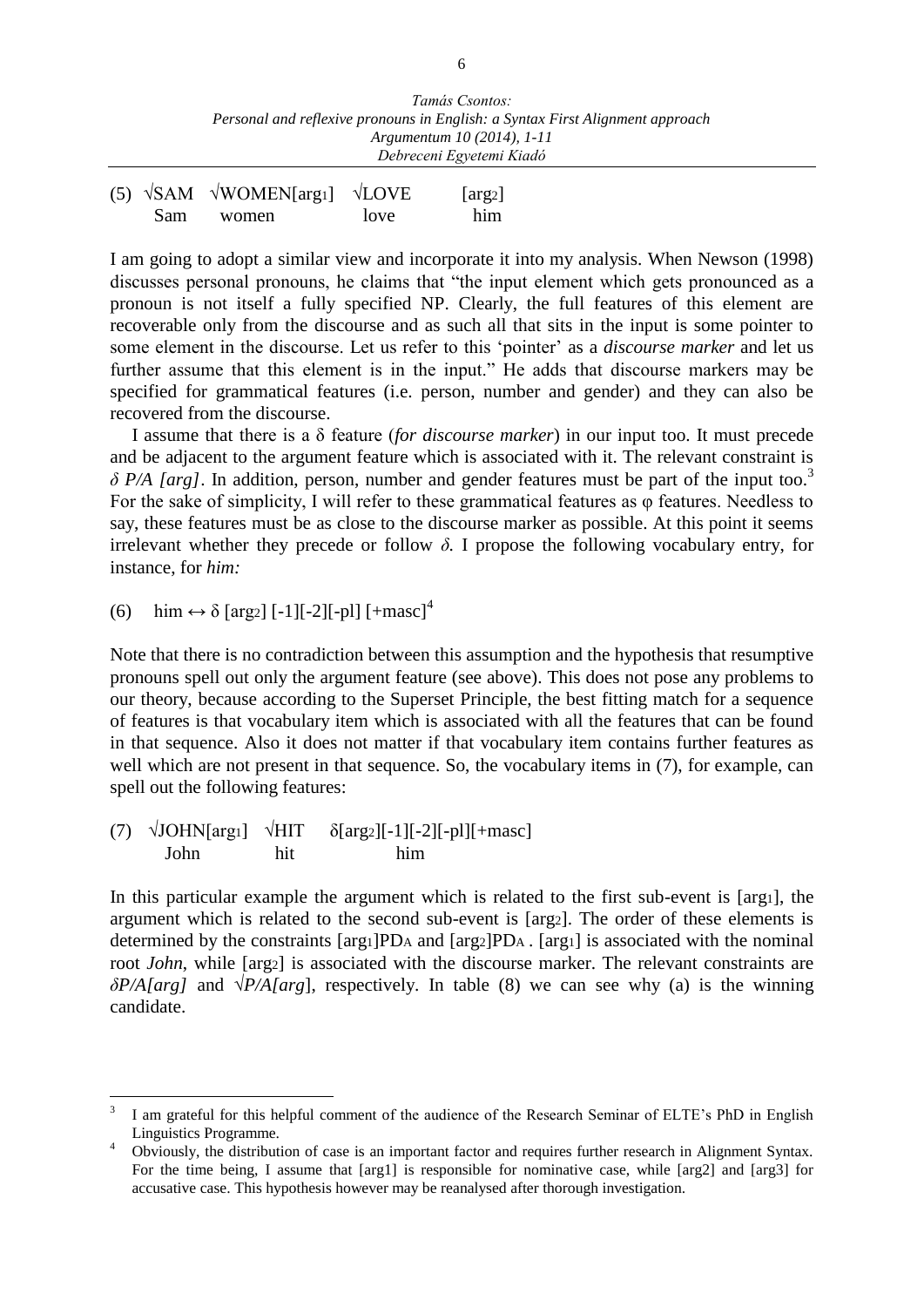| (8)                                                                                          |                            |               |              |               |                    |                        |
|----------------------------------------------------------------------------------------------|----------------------------|---------------|--------------|---------------|--------------------|------------------------|
|                                                                                              | $\lceil \arg 1 \rceil PDA$ | [ $arg2$ ]PDA | $\sqrt*PDA}$ | $\sqrt{PD_A}$ | $\delta P/A$ [arg] | $\sqrt{P/A\sqrt{a}rg}$ |
| $\rightarrow$ a) $\sqrt{\text{JOHN}}$ [arg1] $\sqrt{\text{HIT}}$ $\delta$ [arg2] $\varphi$   |                            | $\ast$        |              | $\ast$        |                    |                        |
| hit<br>John<br>him.                                                                          |                            |               |              |               |                    |                        |
| $\sqrt{\text{HIT}}$<br>$\sqrt{\text{JOHN}}$ [arg <sub>1</sub> ]<br>b) $\delta[arg_2]\varphi$ | $*(!)$                     |               |              | $\ast$        |                    |                        |
| him<br>hit<br>John                                                                           |                            |               |              |               |                    |                        |
| $\sqrt{\text{JOHN}}$ [arg2]<br>$\sqrt{HIT}$<br>c) $\delta[\arg_1]\varphi$                    |                            | $\ast$        |              | $\ast$        | $***()$            | ***                    |
| hit<br>John<br>he                                                                            |                            |               |              |               |                    |                        |
| d) $\sqrt{HIT}$ $\sqrt{JOHN}$ [arg <sub>1</sub> ] $\delta$ [arg <sub>2</sub> ] $\varphi$     |                            | $\ast$        | $*(!)$       |               |                    |                        |
| hit<br>John<br>him                                                                           |                            |               |              |               |                    |                        |
| $\sqrt{\text{JOHN}}$ [arg <sub>1</sub> ]<br>$\sqrt{HIT}$<br>$\delta[arg2]\varphi$<br>e)      |                            | $\ast$        |              | $**$ (!)      |                    |                        |
| John<br>hit<br>him                                                                           |                            |               |              |               |                    |                        |

*Tamás Csontos: Personal and reflexive pronouns in English: a Syntax First Alignment approach Argumentum 10 (2014), 1-11 Debreceni Egyetemi Kiadó*

In (8c) *δP/A[arg]* and *√P/A[arg*] are violated, because the nominal root and the discourse marker do not precede and are not adjacent to the argument features which are associated with them. (8d) is ruled out, because the higher ranked constraint  $\sqrt{\alpha}PD_A$  is violated, as the verbal root does precede the *argument domain.* (8e) is unacceptable, as  $\sqrt{PD_A}$  is violated twice – because the verbal root is preceded by two members of the *argument domain ‒* as opposed to (8a), for example, where it is violated only once.

#### **4 Reflexive pronouns**

The next issue to explore is the use of reflexive pronouns. Reinhart & Reuland (1993) distinguish between intrinsic and extrinsic reflexivization. In intrinsically reflexive predicates, the heads are marked as such in the lexicon and it is assumed that reflexivization absorbs one of the theta-roles of the verb. In the case of extrinsically reflexive predicates, one of the arguments is reflexive-marked with a SELF-anaphor. I would like to discuss only extrinsic reflexivization, because it is the most widespread way of reflexive marking in English.<sup>5</sup> Consider (9a):

(9a) John<sup>i</sup> hit himselfi.

 $\overline{a}$ 

*John and himself are coindexed.* Standard Binding Theory uses referential indices, which has often been criticized by many linguists as inadequate devices for the basis of referential interpretation. However, as we will soon see, this problem disappears in the present framework. In other words, in Syntax First Alignment no indices are needed. I will use them only for demonstrative purposes. The first question that arises is why we use the reflexive pronoun *himself* and not the full NP *John* or the personal pronoun *him?* In other words, why are the following sentences (meaning *John hit himself*) unacceptable?

<sup>5</sup> The classical English examples for extrinsic and intrinsic reflexivization are *John shaved himself* and *John shaved.* In the second example the second theta-role of the verb is absorbed. I cannot account for the second case at the moment. However, I assume that these two sentences cannot compete with each other, because they are related to different inputs. They must minimally differ from each other (semantically), simply because the first sentence contains the reflexive pronoun as opposed to the second one. A possible solution can be that there are two separate (verbal) roots: shave1 and shave2, whose root contents are different.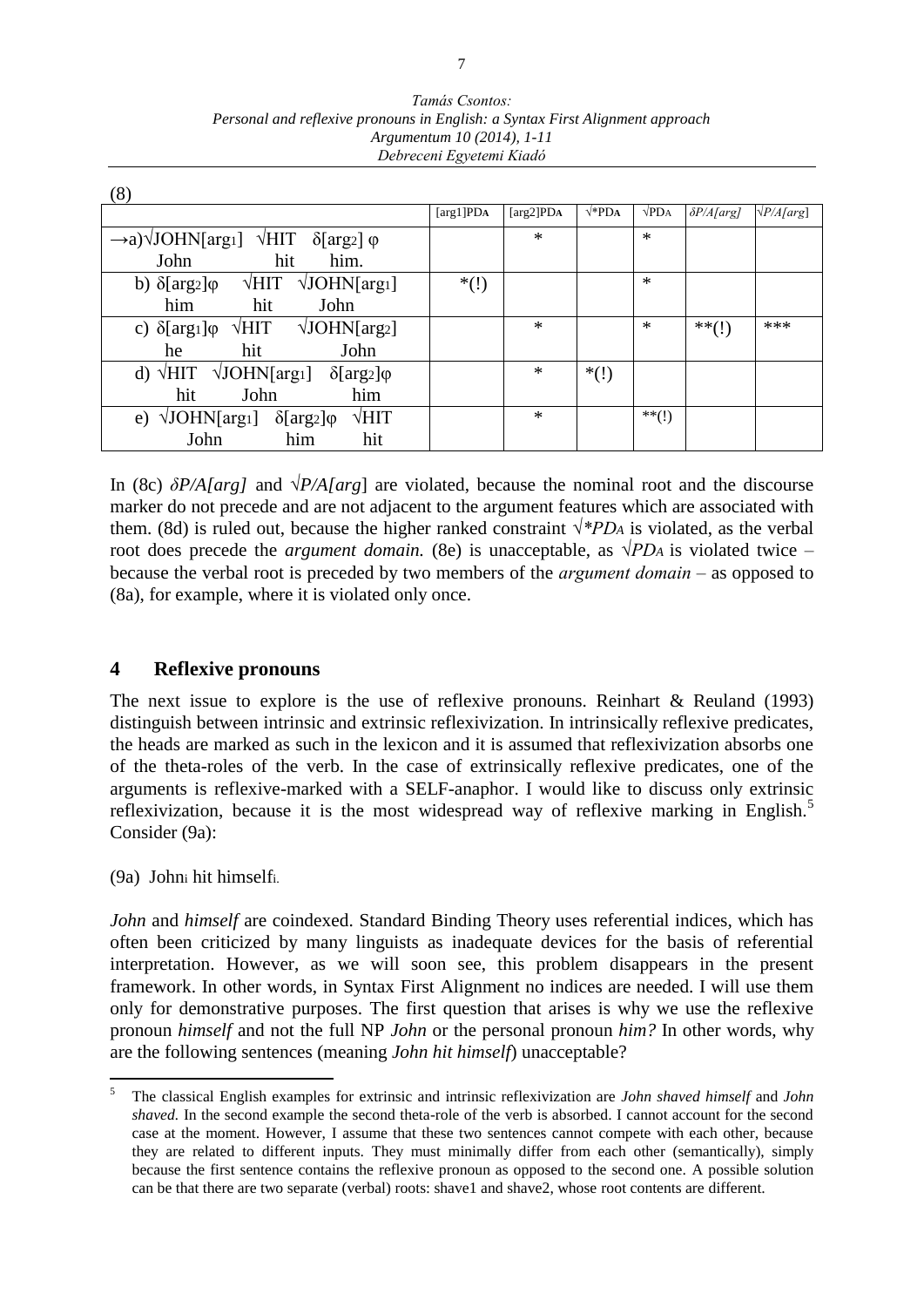(9b)  $*John hit John.<sup>6</sup>$ 

(9c) \*John hit him.

My claim is that each sentence in (9) is related to different inputs and that is the reason why they are interpreted in a different way. Let us begin with (9b). The sentence *John hit John* can only mean that 'John hit another person whose name is John too' (and not 'John hit himself'), otherwise the sentence is ungrammatical:

(10a) John<sup>i</sup> hit Johnj.

(10b) \*John<sup>i</sup> hit Johni.

 $\overline{a}$ 

Thus, in (10a) the two *John*s refer to two different individuals; that is, they are disjoint in reference. In this case the input contains two distinct *John*s. The first is related to the first subevent, while the second is related to the second sub-event:  $\sqrt{\text{JOHN}}$ [arg1] and  $\sqrt{\text{JOHN}}$ [arg2]. The constraints introduced in section 1 will determine what will be the winning candidate. Consider  $(11)'$ 

| (11)                                                                   |                                     |                                          |                  |               |             |              |                 |                 |
|------------------------------------------------------------------------|-------------------------------------|------------------------------------------|------------------|---------------|-------------|--------------|-----------------|-----------------|
|                                                                        |                                     |                                          | [ $arg1$ ] $PDA$ | [ $arg2$ ]PDA | $\sqrt*PDA$ | $\sqrt{PDA}$ | $\sqrt{P[arg]}$ | $\sqrt{A[arg]}$ |
| $\rightarrow$ a) $\sqrt{\text{JOHN}}$ <sub>i</sub> [arg <sub>1</sub> ] |                                     | $\sqrt{HIT}$ $\sqrt{JOHN}$ [arg2]        |                  | *             |             | $\ast$       |                 |                 |
| Johni                                                                  | hit                                 | Johni                                    |                  |               |             |              |                 |                 |
| b) $\sqrt{\text{JOHN}}$ i[arg <sub>1</sub> ]                           | $\sqrt{\text{JOHN}}_j[\text{arg}2]$ | $\sqrt{HIT}$                             |                  | *             |             | $***(!)$     |                 |                 |
| Johni                                                                  |                                     | Johni<br>hit                             |                  |               |             |              |                 |                 |
| c) $\sqrt{\text{JOHN}}$ [arg2]                                         | $\sqrt{HIT}$                        | $\sqrt{\text{JOHN}}$ [arg <sub>1</sub> ] | $*(!)$           |               |             | $\ast$       |                 |                 |
| Johnj                                                                  | hit                                 | Johni                                    |                  |               |             |              |                 |                 |
| $d)$ $\sqrt{JOHN}$ <sub>j</sub> [ $arg1$ ]                             | $\sqrt{HIT}$                        | $\sqrt{\text{JOHN}}$ [arg2]              |                  | *             |             | $\ast$       | $*(!)$          | ***             |
| Johnj                                                                  | hit                                 | Johni                                    |                  |               |             |              |                 |                 |

On the other hand, in (9a), when the two *John*s refer to the same entity, I assume that *John* is associated with two argument positions, i.e. the input for this construction would contain only one nominal root *John,* and the argument features which are associated with this root: √*JOHN* [arg1] [arg2 ]. It is obvious that these elements can never surface as *John hit John*: √*JOHN* cannot be spelled out twice.

Lastly, let us turn to (9c). The difference between (9a) and (9c) is that the former contains a reflexive predicate, while the latter does not. Therefore, I propose that there is a ρ feature in the input for (9a) as well, which is responsible for the fact that the predicate is reflexive. (9c) lacks this feature, as the predicate is not reflexive. I assume that in English this ρ feature is spelled out by *self/selves.* In other words, the lexical entry for self/selves is: *self/selves* ↔ ρ. So, the input elements for (9a) would be:

<sup>6</sup> According to Evans (1980, (9b) and (9c) are well-formed if we speak about accidental coreference: *Everybody hit John. Even John hit John.* We must assume that in the semantics the indices can accidentally be interpreted as coreferencial. The two *John*s refer to the same person. The problem with this is however that we cannot explain why accidental coreference is not more common. In other words, why *John* and *him* in *John hit him are normally not interpreted as coreferential.* 

As I have mentioned above, the indices in  $(11)$  are there only for demonstrative purposes.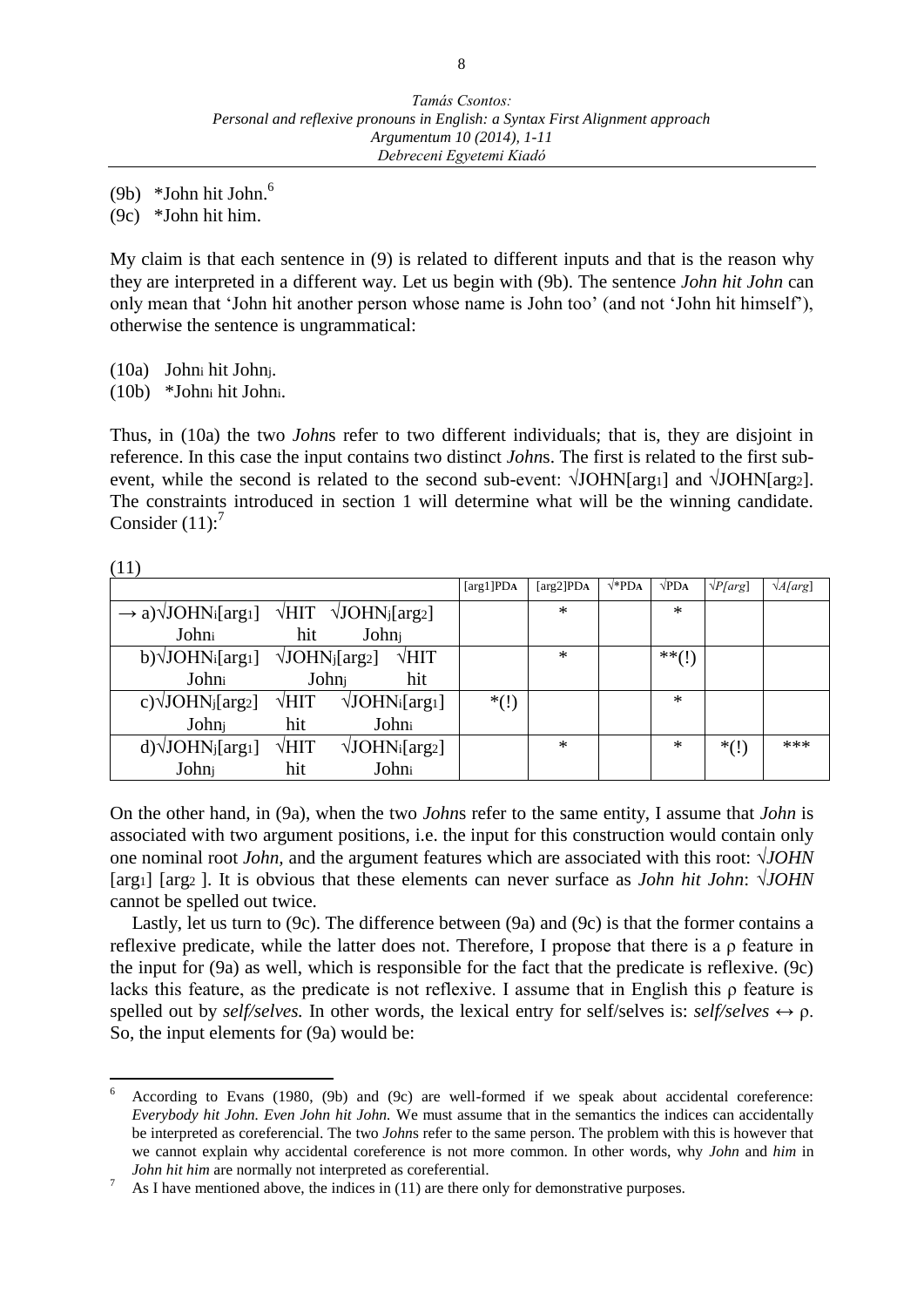## (12) √JOHN [arg1][arg2] √HIT ρ

It is a fairly straightforward observation that *self/selves* is attached to what seems to be a personal pronoun: we never have expressions like *Johnself* or *hitself* as in \**Johnself hit him* or \**John hitself him*. But what does the ρ feature attach to exactly and why? In order to answer these questions, we have to take a look at the following examples:

- (13a) Billi showed John himselfi.
- (13b) Bill showed John<sup>i</sup> himselfi.
- (14a) Billi showed himselfi to John. $^8$
- (14b) \*Bill showed himself<sup>i</sup> to John<sup>i</sup>

As we can see, the antecedents of the reflexive pronoun in the sentence *Bill showed John himself* can be both *Bill* and *John*, so the sentence is ambiguous. On the other hand in the sentence *Bill showed himself to John*, the reflexive pronoun can be coreferential only with *Bill*; otherwise, the sentence is ungrammatical. Why is this so?

Newson (personal communication) suggests that there is a domain (the iota domain **Dι**) which comprises all of the argument features which are associated with the same nominal root. In (13a), for instance, the *iota domain* consists of [arg1] and [arg3], because they are associated with the same nominal root  $\sqrt{\text{BILL}}$ . In (13b), on the other hand, the members of this domain are [arg2] and [arg3]. Newson assumes that the  $\rho$  feature must follow this domain:

(15) ρ F D<sup>ι</sup>

 $(16)$ 

 $\overline{a}$ 

This constraint is violated by every member of the *iota domain* which follows ρ. Now we can explain why (14b) is ungrammatical. The ρ feature does not follow the *iota domain*, which consists of [arg2] and [arg3].

With these constraints in hand, let us see what the ideal output for the input elements listed in (12) is:

| (10)                                                                                    |               |               |             |              |                    |              |
|-----------------------------------------------------------------------------------------|---------------|---------------|-------------|--------------|--------------------|--------------|
|                                                                                         | [ $arg1$ ]PDA | [ $arg2$ ]PDA | $\sqrt*PDA$ | $\sqrt{PDA}$ | $\sqrt{P/A}$ [arg] | $\rho F D t$ |
|                                                                                         |               |               |             |              |                    |              |
| $\sqrt{HIT}$ [arg2] <sup>9</sup> $\rho$<br>$\rightarrow$ a) $\sqrt{\text{JOHN}}$ [arg1] |               |               |             | *            | $\ast$             |              |
| John<br>himself<br>hit                                                                  |               |               |             |              |                    |              |
| $b)$ $\sqrt{JOHN[arg1]}$<br>$\sqrt{\text{HIT}}\rho$<br>[arg2]                           |               |               |             | $***()$      | ∗                  |              |
| John<br>hit-self<br>him                                                                 |               |               |             |              |                    |              |
| c) $\sqrt{\text{JOHN}}[\text{arg1}] \sqrt{\text{HIT}}\rho$<br>[arg2]                    |               |               |             | *            | ∗                  | $*(!)$       |
| hit-self him<br>John                                                                    |               |               |             |              |                    |              |
| d) $\sqrt{\text{JOHN}}[\text{arg1}]$ $\rho$<br>$\sqrt{HIT}$<br>[ $arg2$ ]               |               |               |             | $\ast$       | ∗                  | $*(!)$       |
| him<br>John<br>self<br>hit                                                              |               |               |             |              |                    |              |

<sup>&</sup>lt;sup>8</sup> Newson (personal communication) assumes that the arguments in (13a) and (14a) are related to different event structures, but in this analysis this fact is irrelevant.

<sup>9</sup> In this case, the grammatical features are recovered from the discourse.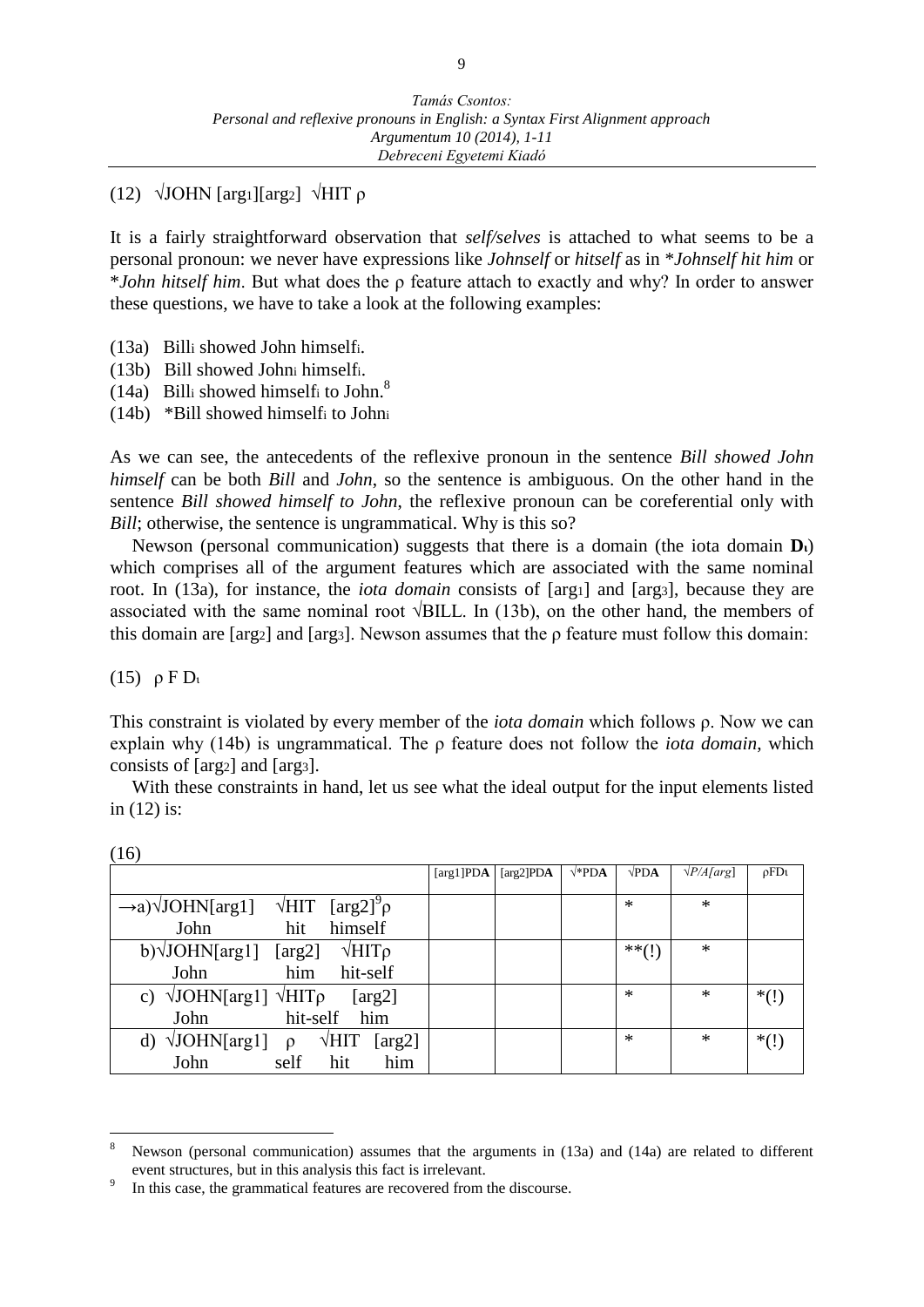### **5 Further issues**

So far we have looked at sentences with one verbal predicate for the sake of simplicity and we explored how personal pronouns and reflexive pronouns can be analysed. If we take a look at more complex structures, we will see that our constraints and features can account for them too. However, an additional constraint will be needed. Consider the following example:

(17) John<sup>i</sup> thinks Bill hates himi.

Using the traditional terminology, the arguments of *think* in (17) are *John* and *hate*. The arguments of *hate* are *Bill* and *him.* John and *him* are co-referential, which is indicated by the indices. My assumption is that the input contains only one *John* and it is associated with two argument positions.: the first argument of the higher predicate (HP) and the second argument of the lower predicate (LP):  $\sqrt{JOHN}$  [arg1 HP] [arg2 LP].

The constraints we have introduced put [arg1 HP] in front of the verbal root and [arg2 LP] behind the lower predicate. In section 3 we only said that the nominal root which the argument feature is associated with is adjacent to this argument conceptual unit and precedes it. In our example there are two argument features, so the next question is why the nominal root is adjacent to [arg1 HP] and not [arg2 LP]? In other words, why is the sentence *He<sup>i</sup> thinks Bill hates John<sup>i</sup>* impossible.

As we speak about argument features which are associated with the same nominal root again, I assume that it is the *iota domain* (which was discussed in section 4) that the nominal root must precede:

(18)  $\sqrt{P D_l}$ 

The constraint in (18) is violated by every member of the *iota domain* which precedes the nominal root. The input elements for (17) are:

(19)  $\sqrt{\text{JOHN}}$  [arg1 HP] [arg2 LP],  $\sqrt{\text{THINK}}$ ,  $\sqrt{\text{BILL}}$ [arg1 LP],  $\sqrt{\text{HATE}}$  [arg2 HP]

So, let us see how the constraint that we have introduced yields the desired result:

(20)

|                                                                                                                                        | 1/ P D. |
|----------------------------------------------------------------------------------------------------------------------------------------|---------|
| $\rightarrow \sqrt{\text{JOHN}}$ [arg1 HP] $\sqrt{\text{THINK}} \sqrt{\text{BILL}}$ [arg1 LP] $\sqrt{\text{HATE}}$ [arg2 HP] [arg2 LP] |         |
| him.<br>thinks<br>Bill<br>John<br>hates                                                                                                |         |
| $\forall$ HATE[arg2 HP] $\forall$ <b>JOHN</b> [arg2 LP]<br>[arg1 HP] $\sqrt{T}$ HINK $\sqrt{B}$ ILL[arg1 LP]                           | ∗       |
| Johni.<br>thinks<br>Bill<br>Hei<br>hates                                                                                               |         |

## **6 Conclusion**

In my discussion I tried to keep the merits of how Optimality Theory can account for binding phenomena: indices and the notion of c-command are eliminated from the present theory, as well. I argued that within this framework several problematic issues can be explained in a neat and elegant way. Admittedly, however, I am just scratching at the surface. I did not deal with